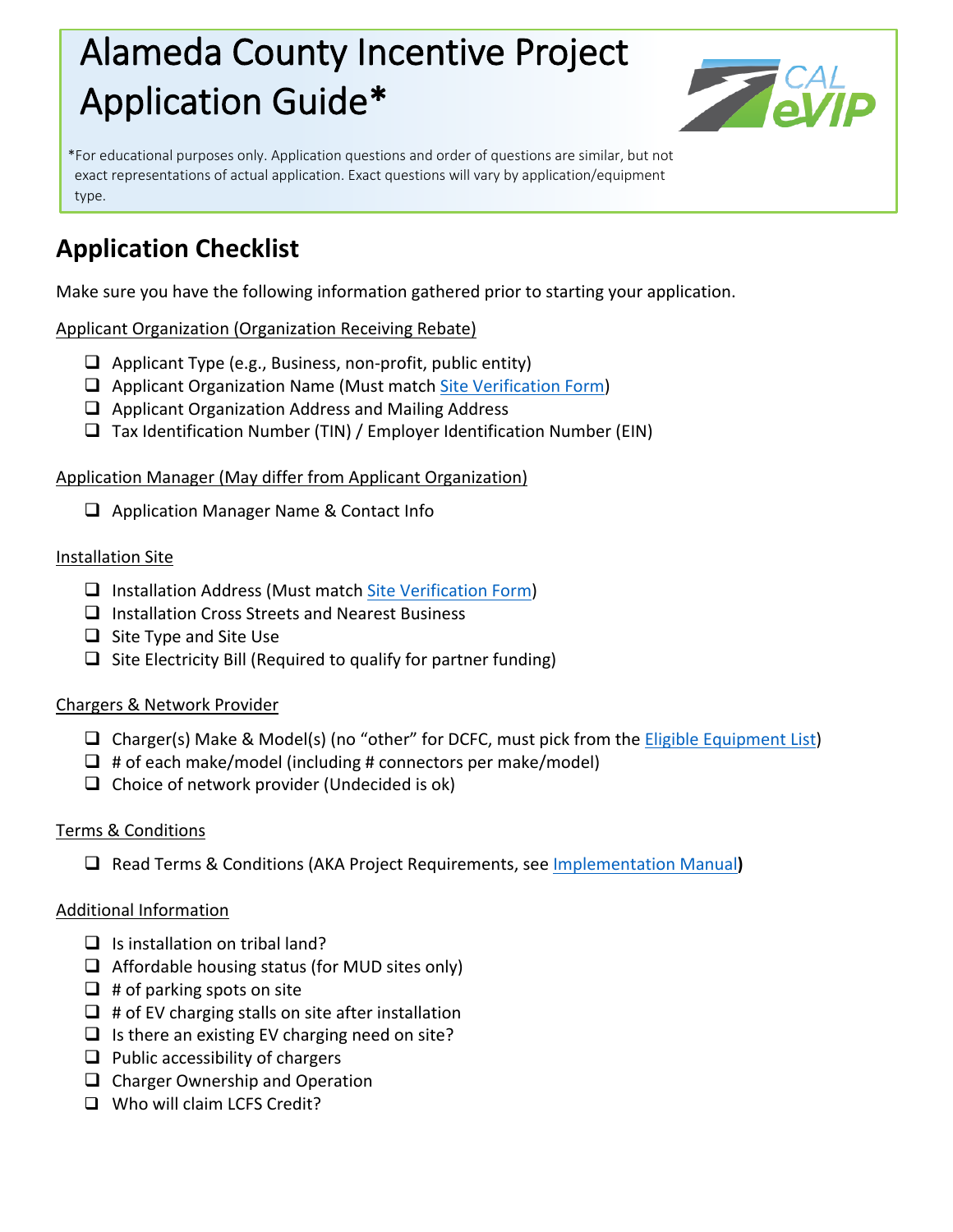# **Application Process**

#### **STEP 1: Select Installation Site Type**

• The site type determines which type of equipment you're eligible to apply for.

#### **STEP 2: Select Your Equipment from the <b>[Eligible Equipment List](https://calevip.org/sites/default/files/docs/alameda-county/ACIP_Eligible_Equipment.pdf)**

- Choose your charger make/model
- Active Connectors field will automatically populate for DCFC
- Connectors per charger
- Quantity of chargers
- Charger/Installation type: New, Stub-Out, Replacement/Make-ready
- Check the box confirming that you agree to the DCFC requirements

| Make/Model*                                                                                                |   | <b>Active Connectors</b>                                                                                           | Connectors per Charger*                                 |  |
|------------------------------------------------------------------------------------------------------------|---|--------------------------------------------------------------------------------------------------------------------|---------------------------------------------------------|--|
| $-$ Select $-$                                                                                             | v | N/A<br>The number of DCFC connectors that can<br>concurrently supply the guaranteed max output<br>at any one time. | - Select -                                              |  |
| For additional information on listed<br>makes/models, see Eligible Equipment page.                         |   |                                                                                                                    | Indicate the total number of connectors per<br>charger. |  |
| Installation Type <sup>*</sup>                                                                             |   | Quantity <sup>*</sup>                                                                                              |                                                         |  |
| - Select -                                                                                                 | v |                                                                                                                    | <b>III</b> Remove                                       |  |
| Please select the installation type for the<br>charger(s). For information on the listed types see<br>FAO. |   | Indicate the total number of chargers planned for<br>this installation site.                                       |                                                         |  |

#### **STEP 3: Select Network Provider**

• Not required at time of application, but will be required for application approval

#### **STEP 4: Review Project Requirements and Accept**

#### **STEP 5: Enter Applicant Organization Information**

- Applicant type (business, public entity, etc.)
- Organization name
- TIN (Tax Identification Number)
- Applicant organization address
- Relationship to the site (owner, EVSP, contractor, etc.)
- Application manager information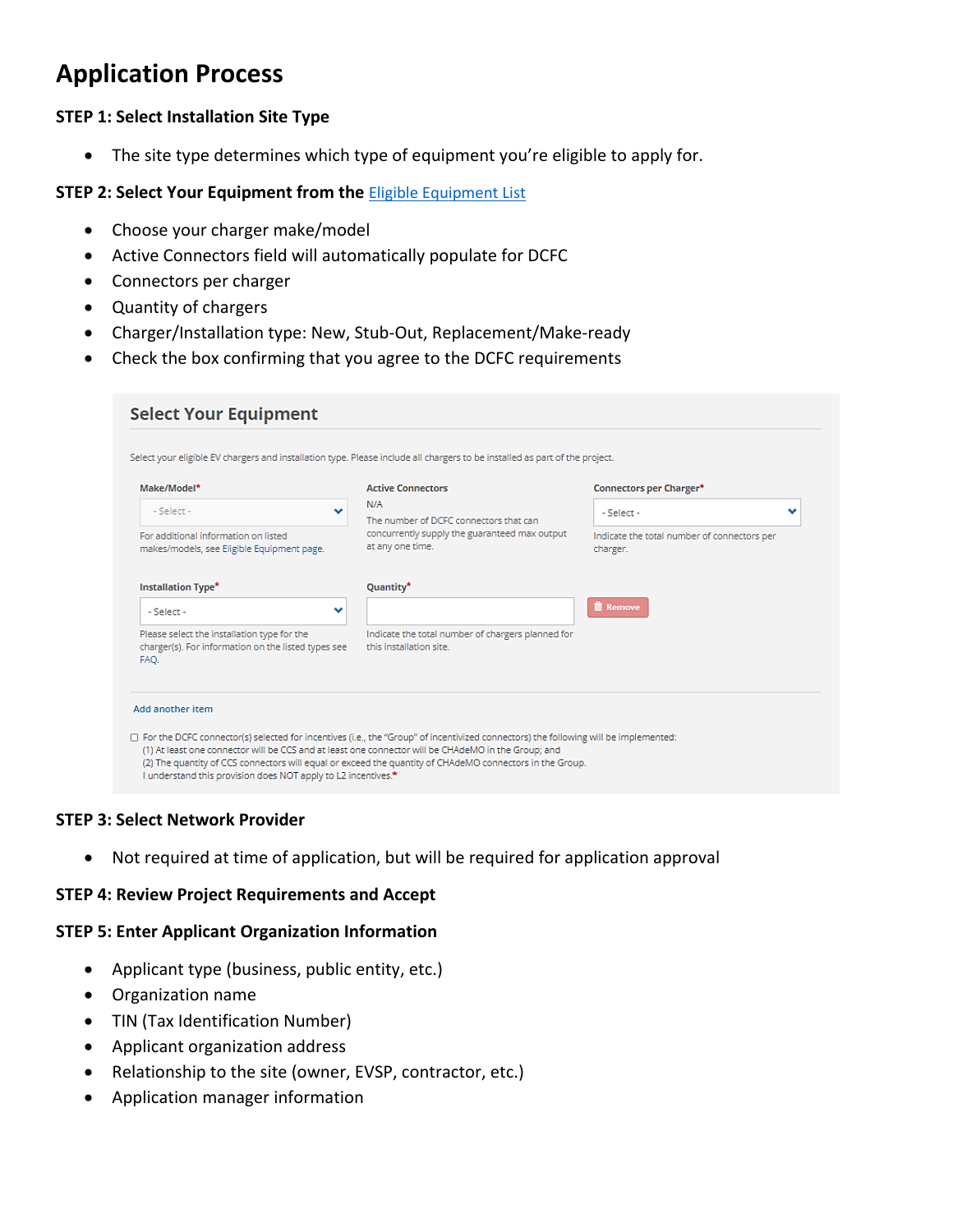#### **STEP 6: Declarations**

- Have you declared bankruptcy in the last five years?
- Do you have threatened legal actions by or against you?
- Do you have any pending legal actions by or against you?
- Do you have any loan defaults?
- Do you have any outstanding judgements?

#### **STEP 7: Addresses**

- Installation address
- Mailing address

#### **STEP 8: Installation Details**

- Closest business to chargers
- Tribal land status
- Affordable housing (MUD only)
- Public accessibility

#### **STEP 9: Research Questions**

- Existing need for chargers
- Fee information
- Who will own the chargers?
- Who will operate the chargers?
- Total parking stalls dedicated to charging
- Who will claim the potential value of Low Carbon Fuel Standard (LCFS) credits generated by EV charger(s) installed as part of this application?

#### **STEP 10: Power Provider Information**

• PG&E Customers *with* EBCE service must provide Service Account #s to be eligible for partner funds